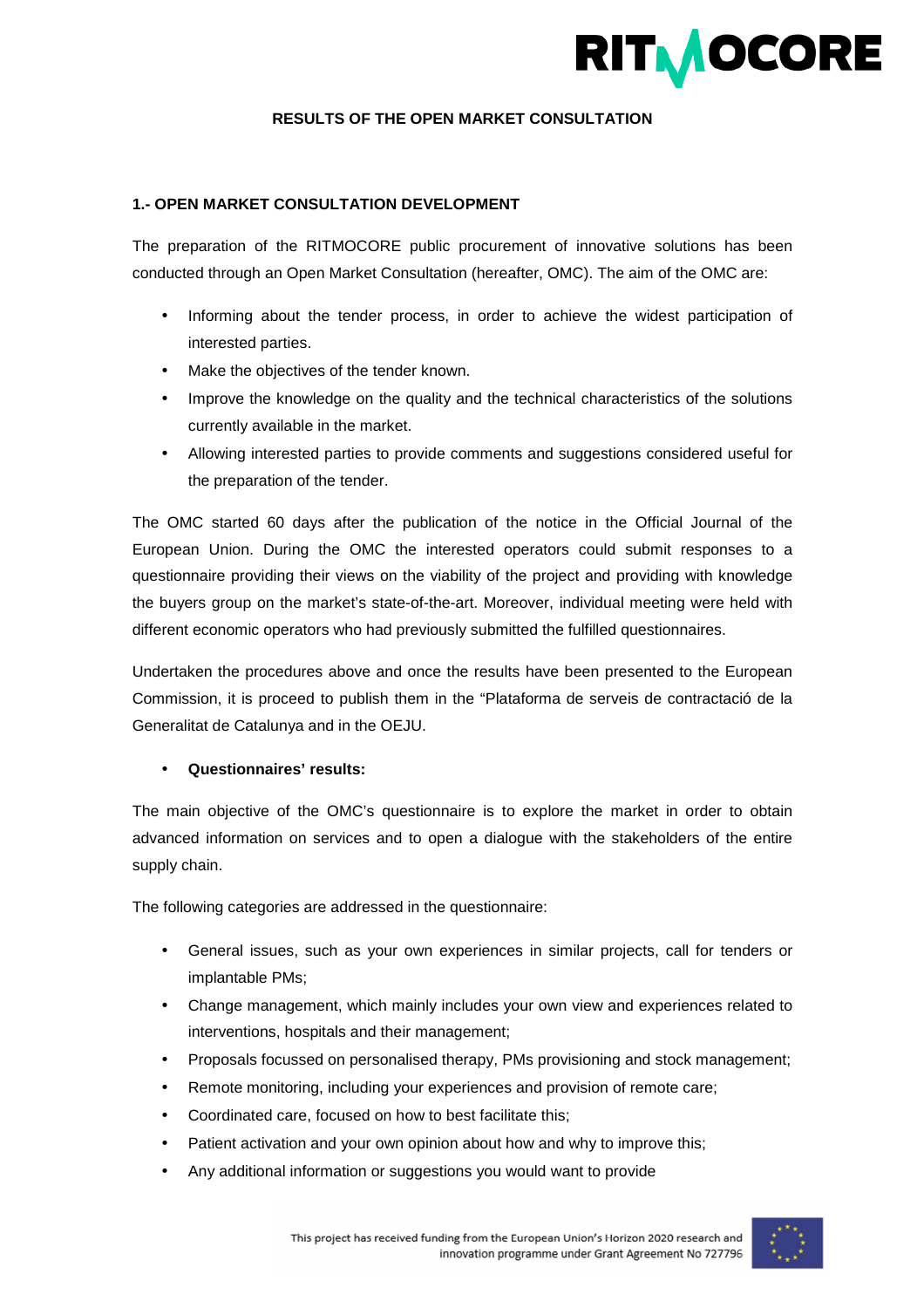

Stakeholders could fill in the questionnaire from the 1st of October until October 16th.

Due to legal constraints, it is not possible to reveal much information on the responses of the participants of the questionnaire, due to confidentially agreements.

## • **Face-to-face individual meetings results**

The individual meetings held in the framework of the Open Market Consultation were intended to promote the maximum participation of the potential interested parties fully observing the principles of equal treatment, non-discrimination and transparency. Meanwhile, confidentiality terms referring to technical or commercial secrets have been respected.

The meetings consisted in a constructive dialogue between the Buyers Group and the interested **operators.** The contract of the contract of the contract of the contract of the contract of the contract of the contract of the contract of the contract of the contract of the contract of the contract of the co

The meetings and phone calls schedules were set up by the procurers according to all parties' availability. Meetings were set up in Barcelona for those respondents interested in Catalan hospital lots (STPAU and/or FAMT and/or HUB), whereas individual meetings regarding the English lots (LHCH) were held in Liverpool.

The structure for the individual interviews of the OMC is the following:

- 1. Introduction of the economic operator
- 2. Presentation of the questionnaire: detailed explanation of the proposal

At this stage, it will be necessary to remind the representatives of the economic operators that they may indicate that some points must be considered confidential so that no public dissemination is made.

3. Questions and answers

l

4. Closing session where an act will be drawn up with the results of the interview, stating which elements will not be publicly disseminated. The participants will sign this summary as a sample of their conformity.

The specific data in regard to the meetings held in Catalonia with potential bidders are the following (STPAU, FAMT y HUB):

|                                          | <b>PARTICIPANTS REPRESENTATIVES</b> <sup>1</sup> | <b>VENUE</b>                                                                                                   | <b>DATE</b><br><b>AND</b><br><b>TIME</b> | <b>BUYERS</b>                                                                                                                 |
|------------------------------------------|--------------------------------------------------|----------------------------------------------------------------------------------------------------------------|------------------------------------------|-------------------------------------------------------------------------------------------------------------------------------|
| <b>MEDTRONIC</b><br><b>IBÉRICA, S.A.</b> | 2                                                | Fundació<br>de<br>Sanitària<br>Gestió<br>de l'Hospital de la<br>Santa Creu i Sant<br>Pau,<br>Sant Lluc meeting | $12^{th}$<br>November<br>2018<br>10:00h  | Mútua de Terrassa<br>Hospital Universitari<br>de Bellvitge<br>Fundació de Gestió<br>Sanitària<br>de<br>l'Hospital<br>de<br>la |

<sup>&</sup>lt;sup>1</sup> Por motivos de protección de datos de carácter personal no se incluyen los nombres y apellidos de los representantes de las empresas asistentes.

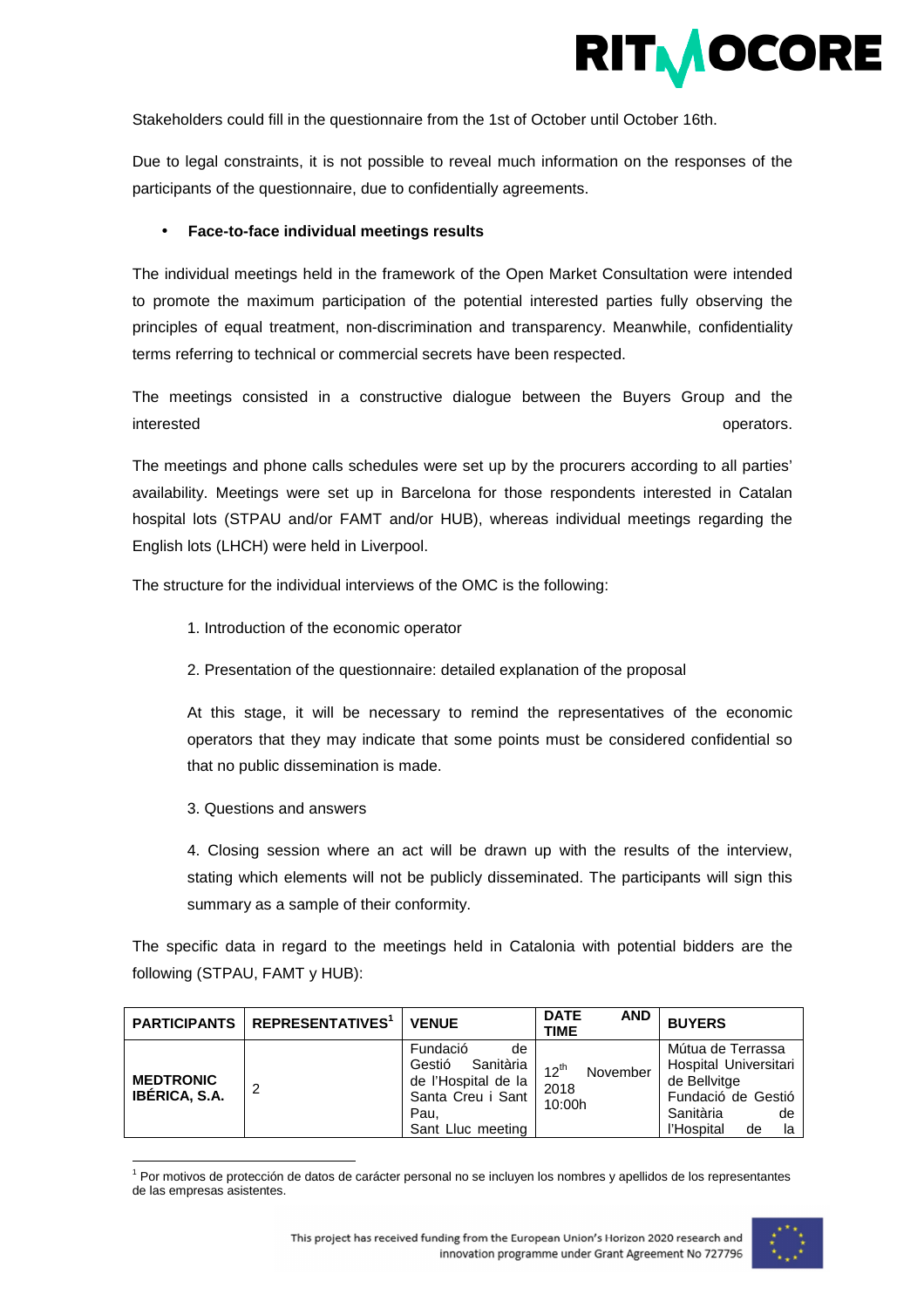

|                                                     |   | room                                                                                                                                  |                                                   | Santa Creu i Sant<br>Pau                                                                                                                                  |
|-----------------------------------------------------|---|---------------------------------------------------------------------------------------------------------------------------------------|---------------------------------------------------|-----------------------------------------------------------------------------------------------------------------------------------------------------------|
| <b>ABBOTT</b><br><b>MEDICAL</b><br>ESPAÑA, S.A.     | 6 | Fundació<br>de<br>Gestió<br>Sanitària<br>de l'Hospital de la<br>Santa Creu i Sant<br>Pau, Module 1,<br>Hospital<br>fourth<br>floor    | $16^{th}$<br>November<br>2018<br>10:30h           | Mútua de Terrassa<br>Hospital Universitari<br>de Bellvitge<br>Fundació de Gestió<br>Sanitària<br>de<br>l'Hospital<br>la<br>de<br>Santa Creu i Sant<br>Pau |
| <b>BIOTRONIK</b><br>SPAIN, S.A.                     | 2 | Fundació<br>de<br>Sanitària<br>Gestió<br>de l'Hospital de la<br>Santa Creu i Sant<br>Pau, Module 1,<br>Hospital<br>fourth<br>floor    | 16 <sup>th</sup><br>November<br>de 2018<br>12:30h | Mútua de Terrassa<br>Hospital Universitari<br>de Bellvitge<br>Fundació de Gestió<br>Sanitària<br>de<br>la<br>l'Hospital<br>de<br>Santa Creu i Sant<br>Pau |
| <b>BIOSOFT</b><br><b>INNOVATION,</b><br>S.L.        | 1 | Fundació<br>de<br>Sanitària<br>Gestió<br>de l'Hospital de la<br>Santa Creu i Sant<br>Pau,<br>Module 1.<br>Hospital<br>fourth<br>floor | 16 <sup>th</sup><br>November<br>2018<br>14:00h    | Mútua de Terrassa<br>Hospital Universitari<br>de Bellvitge<br>Fundació de Gestió<br>Sanitària<br>de<br>l'Hospital<br>de<br>la<br>Santa Creu i Sant<br>Pau |
| LINDACARE,<br>S.A.                                  | 2 | Fundació<br>de<br>Recerca building,<br>meeting room 93                                                                                | $22^{nd}$<br>November<br>2018<br>10:00h           | Mútua de Terrassa<br>Hospital Universitari<br>de Bellvitge<br>Fundació de Gestió<br>Sanitària<br>de<br>l'Hospital<br>la<br>de<br>Santa Creu i Sant<br>Pau |
| <b>BOSTON</b><br><b>SCIENTIFIC</b><br>IBÉRICA, S.A. | 3 | Fundació<br>de<br>Recerca building,<br>meeting room 93                                                                                | $22^{th}$<br>November<br>2018<br>11:00h           | Mútua de Terrassa<br>Hospital Universitari<br>de Bellvitge<br>Fundació de Gestió<br>Sanitària<br>de<br>l'Hospital<br>la<br>de<br>Santa Creu i Sant<br>Pau |
| <b>IMPLICITY</b>                                    | 2 | Fundació<br>de<br>Recerca building,<br>meeting room 93                                                                                | $22^{th}$<br>November<br>2018<br>13:45h           | Mútua de Terrassa<br>Hospital Universitari<br>de Bellvitge<br>Fundació de Gestió<br>Sanitària<br>de<br>l'Hospital<br>de<br>la<br>Santa Creu i Sant<br>Pau |

During the week of Monday 6th November, LCHC met the following companies on an individual basis over a two day period as part of the OMC:

- Implicity
- Tunstall Healthcare Group
- Biosoft Innovation
- Lindacare
- Medtronic
- **Boston Scientific**

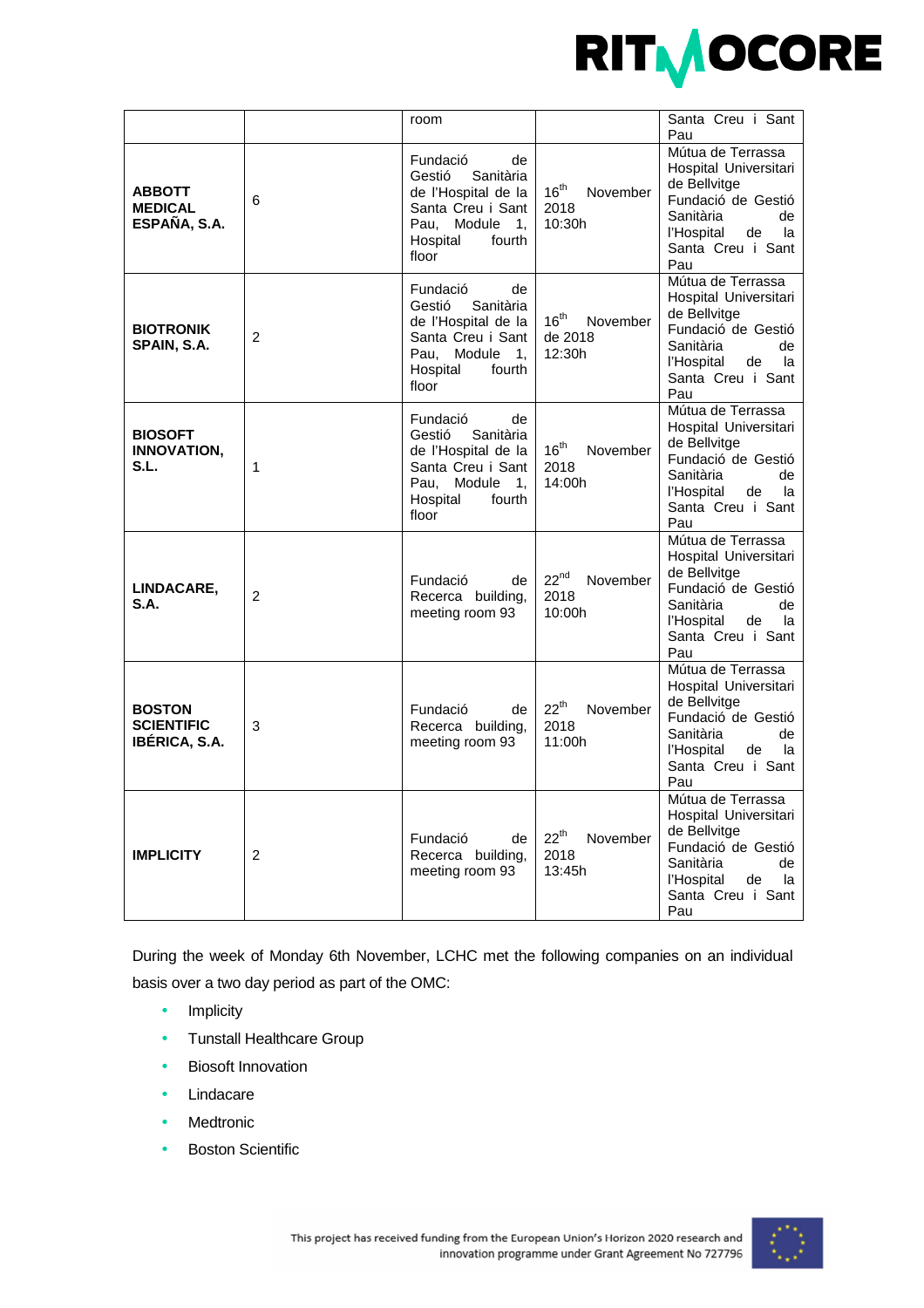

The participants of LHCH / IA were the following:

- Lead Clinician for Heart Failure and Cardiac Devices (PMs, ICDs and CRT)
- International Programme Manager
- Project Manager
- Head of Procurement
- Contract Manager

# **2.- OVERALL RESULTS OF THE OMC: MAIN CONCLUSIONS**

In the interest of the transparency principle, we will summarise the main contributions provided during the meetings with the interested operators. The result of these exchanges in Catalonia are the following:

- The interested operators agree on defining the contract category within RITMOCORE as service provision. Moreover, they unanimously place the contract within the healthcare services domain.
- The interested operators understood the innovation brought by RITMOCORE in the field of pacemakers through the services included in each of the project pillars:
	- o Personalisation of the treatment to patients to deliver the most appropriate care. Most of the consulted operators have different methods available to guarantee a personalised treatment.
	- o Remote monitoring of patients must allow knowing the status of the patient and the performance of the device in order to reduce the number of patients' trips and visits to hospital when not clinically relevant. The market currently offers an array of methods to run a monitoring service.
	- o Follow-up coordination, control and treatment of patients among the different involved healthcare levels. According to the discussions with the participant operators, it is technically feasible to set up a control coordination across different care levels.
	- o Patient activation is enabled by both human and technology resources. The market is currently developing and offering patient activation systems.
	- o Change management is needed for the implantation of a new patient-centred care model.
- The operators understand the comprehensive service that is intended to contract and the set out of the model change.
- A significant proportion of interested operators shows its capability to run the RITMOCORE project and different Information Technologies companies expressed their will to collaborate as strategic partners.
- It is widely recognised that RITMOCORE can boost participation and collaboration with Small and Medium Enterprises (SME) through different means.